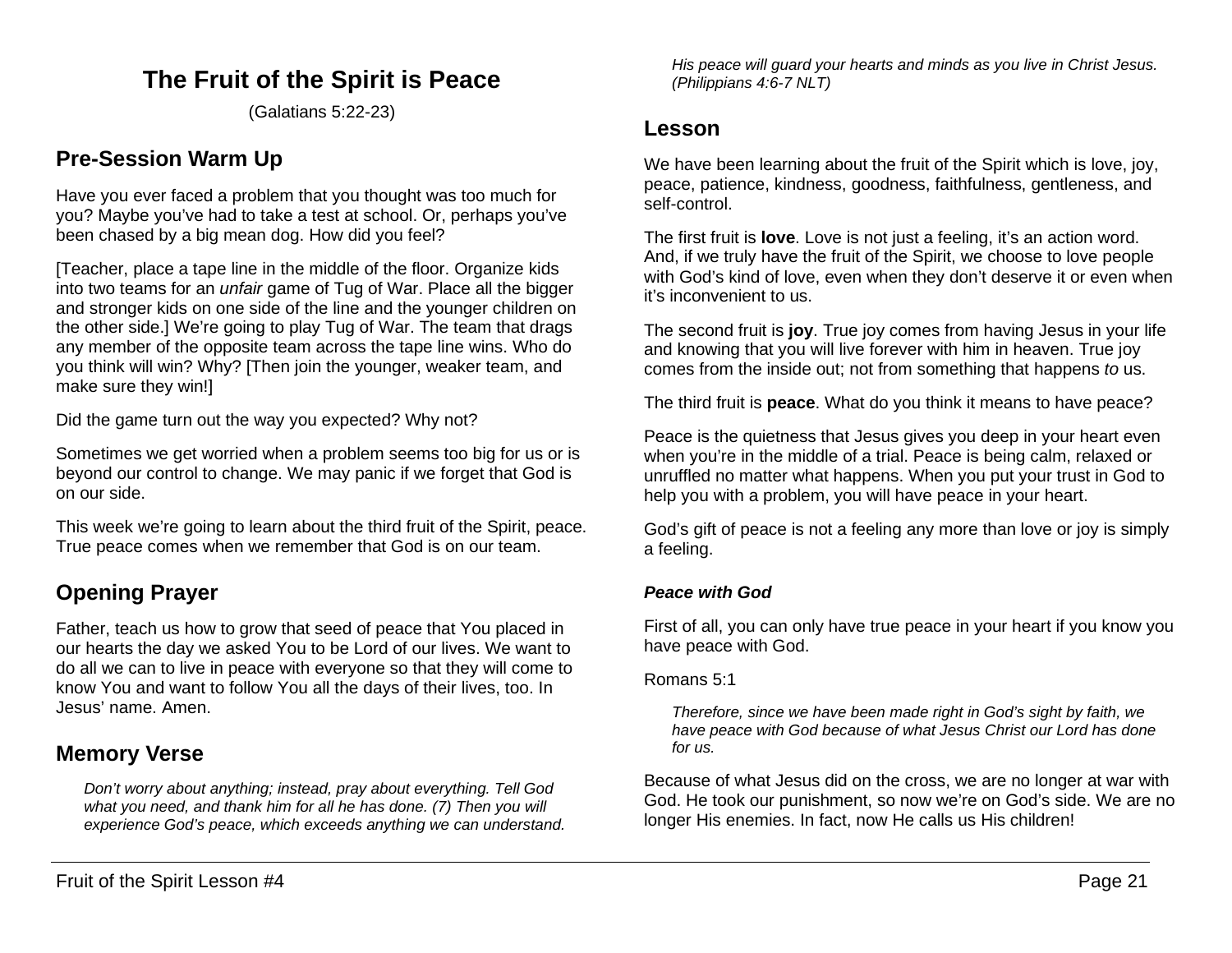#### *Peace with Others*

Now, because we are at peace with God, we should be at peace with everyone around us.

Romans 12:18

*Do all that you can to live in peace with everyone.*

This verse tells us that it is our responsibility to live in peace with everyone. But life isn't always peaceful, is it?

When might a kid your age need help to live in peace with others? (When someone says something mean. When someone cheats in a game.)

In life there *are* conflicts, aren't there? What can you do to live at peace with others? (Stop an argument instead of continuing it. Pray, asking God for courage to be a peacemaker.)

When we have a disagreement with someone, it is our natural human nature to want to come out on top, to be right, rather than to come to a peaceful settlement, isn't it? Often, we are quick to stir up an argument rather than to help make peace, right? But peace is a fruit of God's Holy Spirit living in us. As we remember that God has made peace *with* us because of what Jesus did on the cross, His Spirit brings peace *within* us. Having that true inner peace with God is essential to having peace with others.

Jesus, when He preached the Sermon on the Mount, told the people that God blesses those who are peacemakers. Let's read it in our Bibles together.

#### Matthew 5:9

*God blesses those who work for peace, for they will be called the children of God. (NLT)*

It can be hard or even scary to try to make peace and stop a quarrel. But God will help us know what to do. One way to be a peacemaker is

to give other people first choice. When we put others first, we treat them in ways we would like to be treated. It's a great way to grow the fruit of God's Spirit.

Every day we have opportunities to help others live in peace. Peacemakers do what they can to put the needs and interests of others first. When we have peace ruling our hearts we can be peacemakers with others.

### *Fear and Worry*

What robs you of peace? When are times you need peace?

Fear and worry are the biggest peace robbers of all. Storms may scare us. Hearing our parents argue concerns us. Knowing that your parents don't have enough money to pay for medical expenses, food, or the rent, can make us worry. Worry robs of us our peace.

How does worry keep us from having peace? What do we tend to focus on when we're worried? When we're worried we're thinking about ourselves and the problem we're having. To stop worrying, we need to get our eyes off ourselves and to remember that God has everything under control. Having true inner peace with God helps us remember that He is bigger than our problems. He can handle every situation. Knowing God and believing and trusting in His love and care for you, will give you peace on the inside.

Sometimes it's hard to remember that God is near and that He wants to help us, isn't it? What do you think we can do to remember that God is here to help us?

#### Isaiah 26:3

*You will keep in perfect peace all who trust in you, all whose thoughts are fixed on you!*

Prayer and praise are the best ways to get peace because that puts our thoughts back on God and off of our worrisome situation.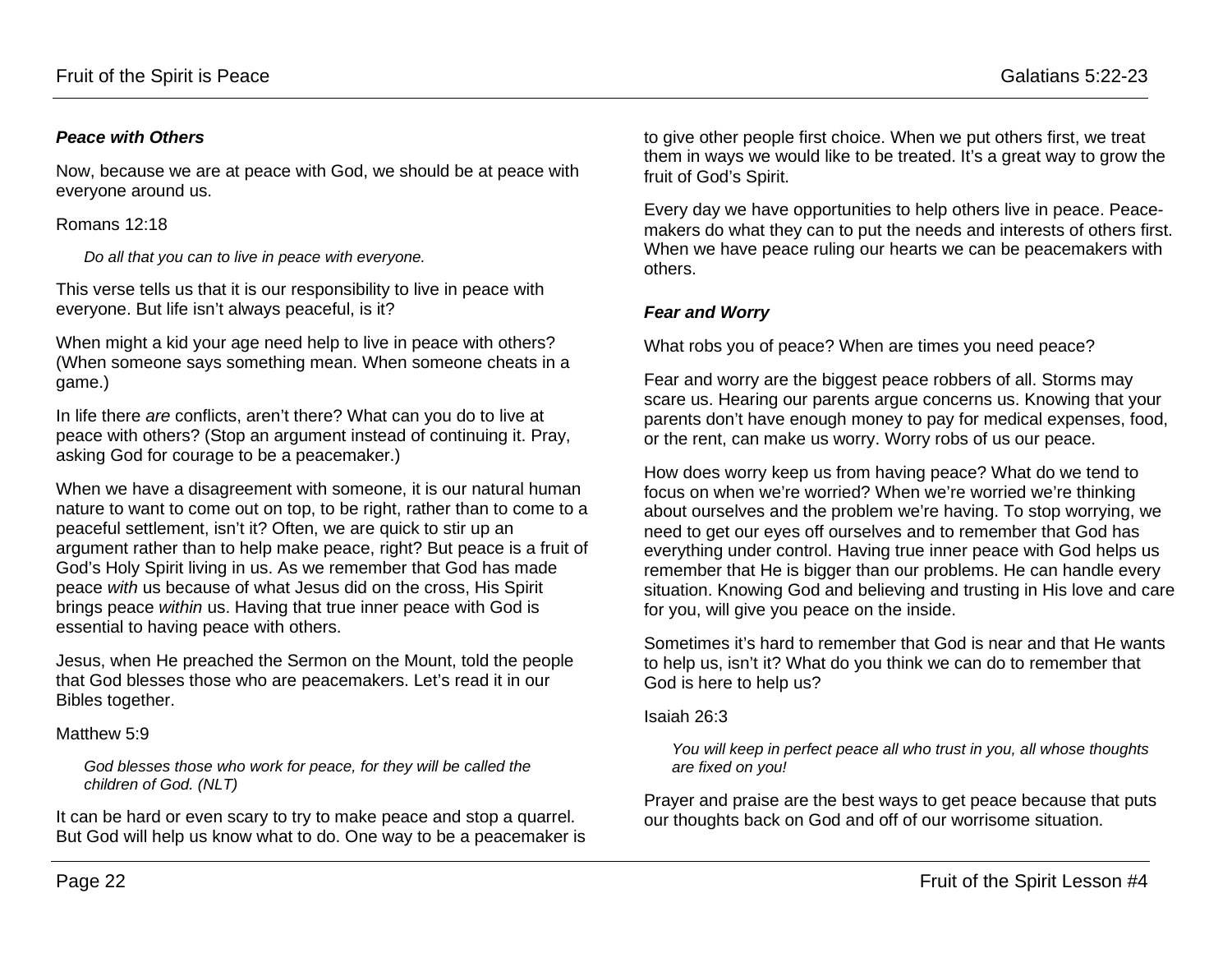### *Sing: Peace like a River*

This song reminds us that true peace runs deep within our souls from knowing that we have peace with God. We are not His enemies anymore. We're children of God.

You must be careful not to allow circumstances or problems that come into your life rob your peace. Jesus wants you to have peace ruling your heart.

#### Colossians 3:15a

*Let the peace that comes from Christ rule in your hearts.*

When you are worried or afraid, instead of thinking about your problems, keep your mind on God—His love, His power, and the fact that He is always with you. If you do, you will have God's peace in your heart. The more we get to know and love Jesus, the more peace we will have in our lives and the better peacemakers we will be.

Praying for each other is a good way to live in peace. Let's close and ask God to help us to do all that we can to live in peace with everyone.

# **Closing Prayer**

Father, thank You that we can be peacemakers. Thank You for what You did for us on the cross so that we can have peace with You. Now encourage us to do all we can to live in peace with everyone. Help us to put others first. And, when worrisome times come into our lives, help us to always remember that You are on our team! In Jesus' name, Amen.

# **Learning Activities**

## **Snack**

Grapes

## **Craft Corner**

## **Game Center**

Putting others first can help us be peacemakers. Let's practice putting others first by playing a game where we must help others.

### *Red Carpet Crossing*

**Materials**: Two sheets of red construction paper for every pair of kids.

#### **Procedures**:

Red carpets are often laid down for important people to walk on as they enter buildings. When we treat someone as a Very Important Person (a VIP), we say we are giving them, the "*red-carpet treatment*." In this game we'll practice putting each other first by giving each other the red-carpet treatment with these pieces of red construction paper.

- 1. Have students form two teams and then pair up with another child within that team. Have them decide which student in each pair will be the "helper" and which will be the "VIP."
- 2. Have them line up on one side of the classroom.
- 3. Give each pair two sheets of red construction paper.
- 4. At your signal, the "helper" lays down a sheet of paper for the "VIP" to step on. Helper places the next paper one step away and VIP moves to that sheet. Helper picks up first sheet and places it in front of the VIP. Pairs move in this manner to the opposite side of the room and then race back to their team and tag the next pair.
- 5. The team that finishes first is the winning team.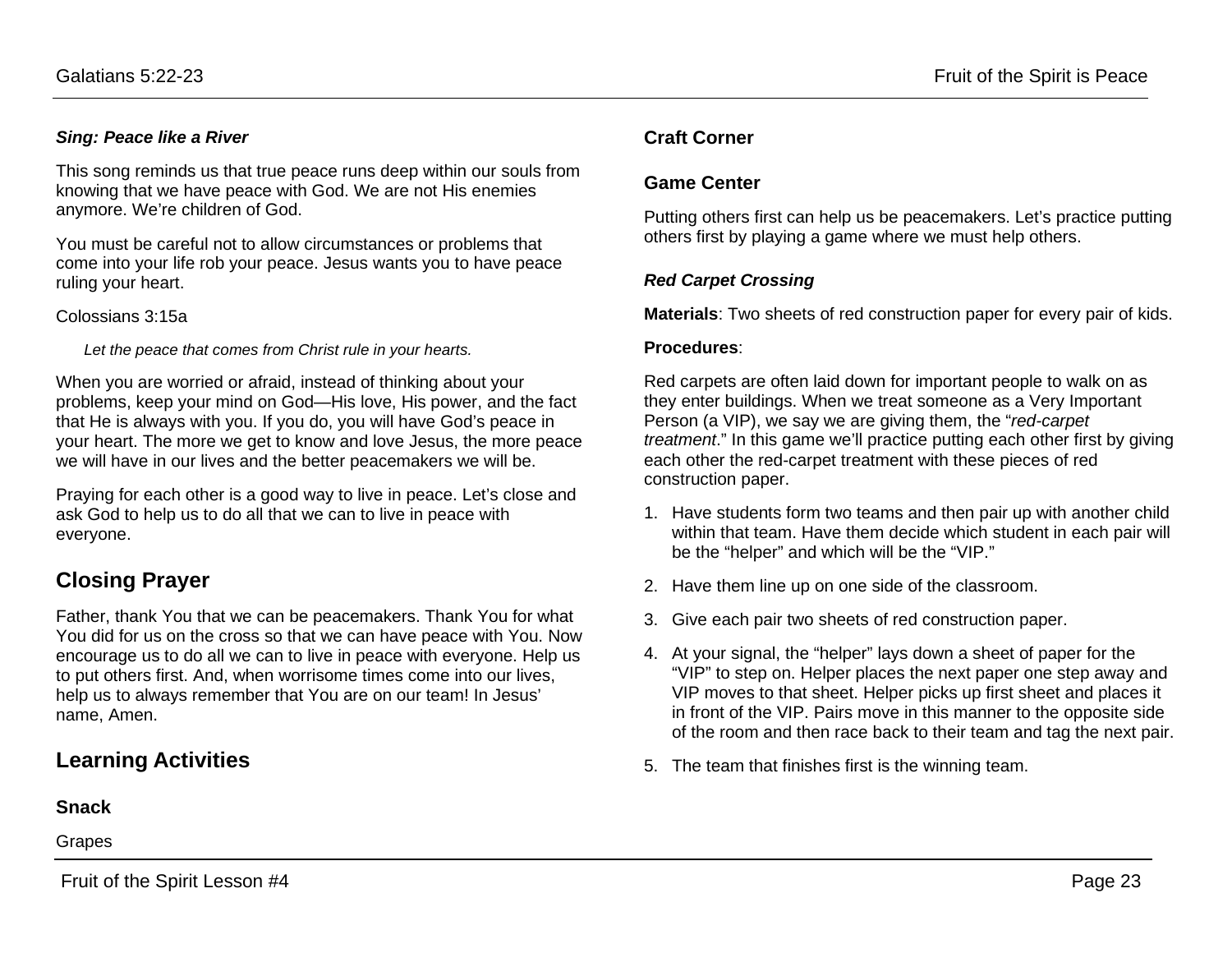### **Discussion**:

God helps us to be peacemakers by showing us how we can put others first.

- 1. How did you put others first in this game? (Moved the paper for them so they could get across the floor and finish the game.)
- 2. What are ways to put others first at home? At school? (Stop and help your mom when she asks. Let your sister have the last cookie. Let your classmate have the first turn at the computer.)
- 3. How does putting others first help us make peace? (Keeps fights from starting. We show we care for the other person.)
- 4. Who are some peacemakers you know? (Police officers. People who break up fights. People who walk away from arguments.)
- 5. What are some ways to give others first choice? (Let a friend have the first turn when playing a game. Let a brother or sister decide what to watch on TV.)